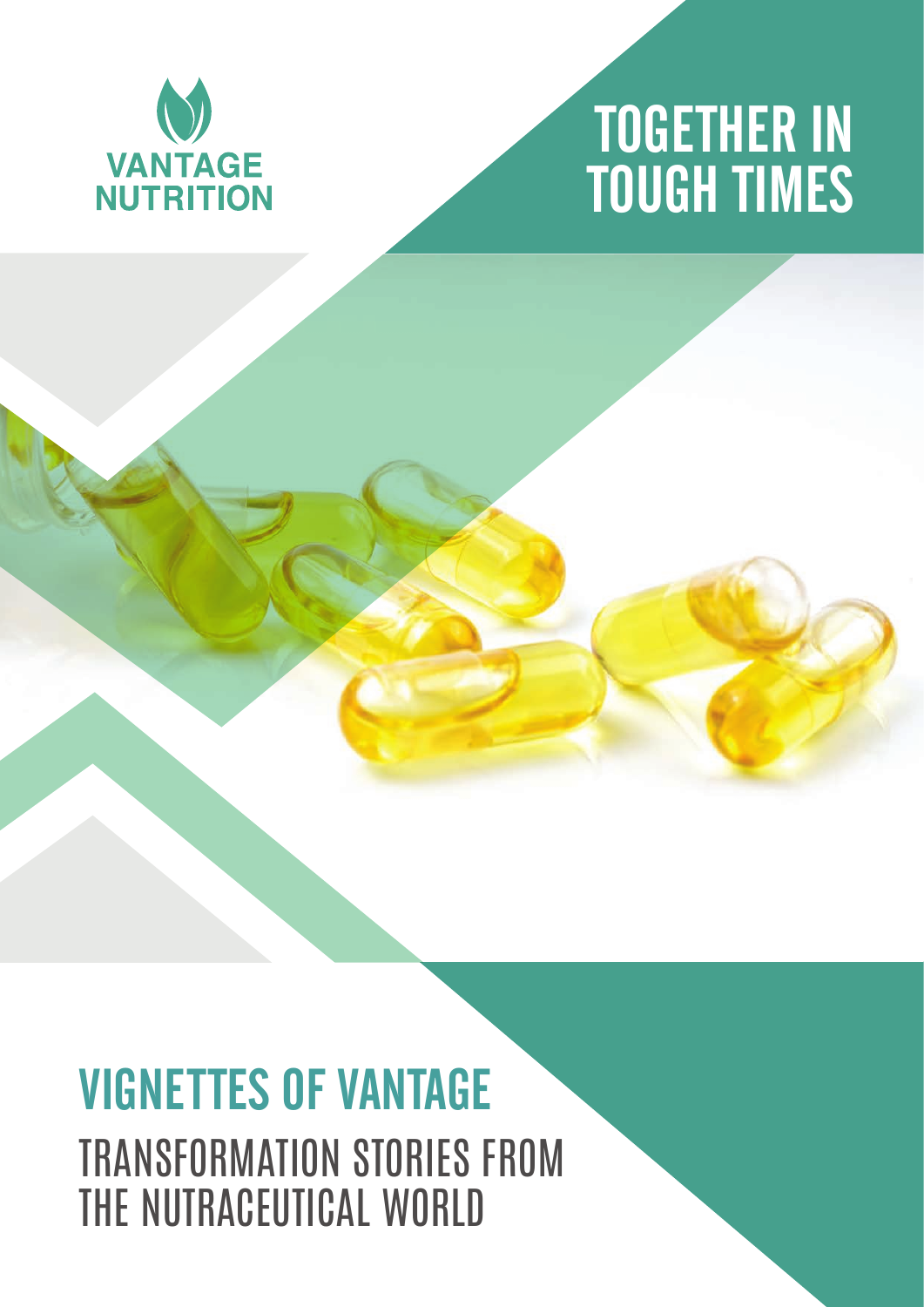### Our Client

Established in 2007, our client, SPB Laboratories, has been in the dietary supplement segment for more than a decade now. The company specialises in omega-3 products with a mission to spread awareness about the prevention of paediatric neurological disorders.

BrainWise, one of their best-selling products is a unique formulation that is manufactured using an advanced, indigenously developed and patented process to emulsify fish oil with prebiotics and mango pulp concentrate to produce an omega-3 smoothie. The product is marketed in India and is also exported to Middle East, Africa, and other regions. Based on consumer demands, they were requested by some of their clients to develop this product into capsules.

### Our Goal

SPB, however did not want to develop Brainwise into soft gelatin capsule, a commonly used dosage form in the dietary supplement industry – principally due to its poor bioavailability, but also because of fierce competition. They were instead looking for a newer and innovative differentiated dosage form with good bioavailability that would be comparable to their original emulsified formulation.

With this objective, they approached us at Vantage Nutrition (VN) to explore innovative opportunities of encapsulating Brainwise.



*We are really impressed by the insightful feedback we received from team Vantage, especially Mr. Harish Kapoor (General Manager, Vantage Nutrition LLC) and their promptness in response to our requests. We are now keen on partnering with Vantage for some of our future projects as well.* We are Insightful<br>Insightful<br>Insightful<br>Inc. Haris<br>Anangel

Mr. Shashikant Shinde Product Development Incharge SPB Group

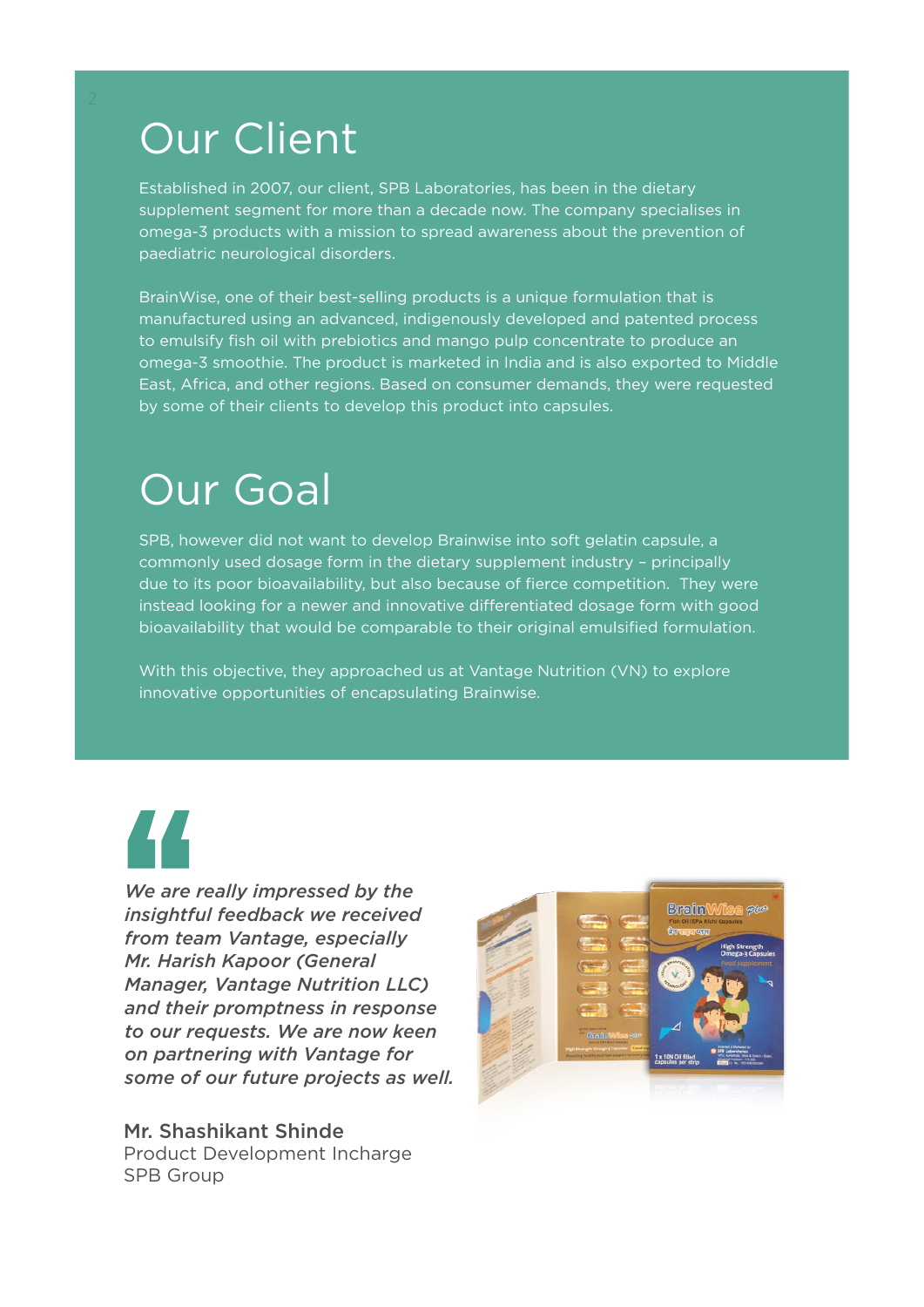## Our Collaboration

At VN, we introduced SPB to liquid-filled hard gelatin capsule and the endless formulation possibilities it offers. Soon, we were tasked with the first leg of the project – formulation and development. Our team of expert scientists were able to successfully formulate the product using our indigenously developed V-Fill™ technology.

Once, the development batches were ready, we worked in tangent with our client to manufacture a pilot batch and performed stability studies on this batch which yielded desirable results. We waited no further and proceeded with production batches which followed a smooth course. We were also able to cater to our client's specific product packaging needs. They opted for unique trapped blister packaging where the blister pack is placed between two sealed cards – with a blister-shaped die-cut on the front backing card and perforations on the reverse to pull out the capsules easily.

All the support from development to commercial scale production, was being extended to our client during the nation-wide lockdown that was announced at the time of the COVID-19 pandemic. However, despite this challenge, the project was accomplished in record time by closely collaborating with our client and bringing in integration at all levels. The success translated to a timely product launch.

### Our Journey Ahead

The potential of liquid-filled hard capsules and the breadth of its possibilities, as also the swiftness of our delivery immensely impressed our clients. They have expressed their interest on working with us further and are excited to formulate products using our vegetarian liquid-filled hard capsules. We are already in the process of commencing yet another project together.

### THE STORY IN A NUTSHELL

#### **Our Client's Need**

• Development of a unique best-selling emulsified product into a capsule

#### **The Solution**

- Introduction to the world of possibilities (with liquid-filled hard capsules)
- End-to-end support from conceptualization, development, production to packaging
- Collaboration during tough (COVID) times
- Accomplishment of the project in record time using V-Fill<sup>TM</sup>
- On-time product launch